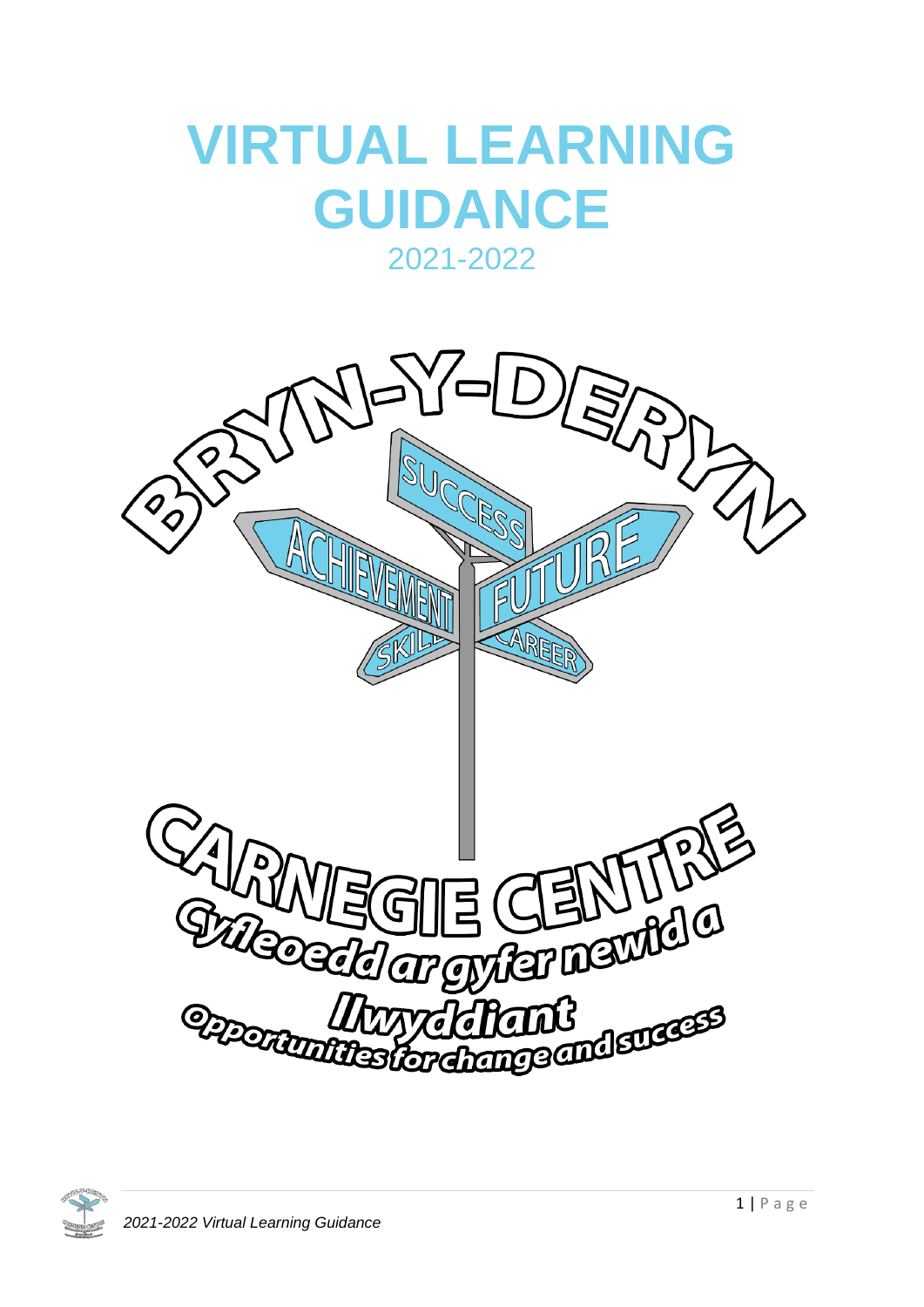For the purpose of this policy where you read Bryn y Deryn (ByD) it means Bryn y Deryn & The Carnegie Centre

# **Virtual Learning Guidance Sept 2021**

## **Aims**:

- 1. To ensure that blended learning delivery meets the guidelines set by the awarding organisation.
- 2. To ensure that assessment methodology is valid, reliable and does not disadvantage any group or individual learners

In order to do this the centre will:

- Ensure that teaching/delivery/assessment staff are timetabled to support blended learning when learners are working remotely
- Ensure there is a process to manage feedback on assignments, questions are constructively answered, and feedback is provided in a timely manner
- Ensure the setting of assignments is undertaken in the face-to-face sessions and that deadlines are clear
- Ensure that when learners submit work measures are taken to ensure the work is authentic and has been completed by the learner

# **Safeguarding and Security Information**

- All our teachers have been safely recruited, have up-to-date training, are fully DBS checked (Disclosure and Barring Service) and are experienced professionals
- Please note, teachers can mute participants and end the lesson at any time and have been instructed to end immediately if anything happens that they feel uncomfortable about
- Parents/Students should also be willing to end a lesson at any time if they have concerns relating to conduct of staff and/or students
- MS Teams is an end-to-end encrypted system which will record all lessons, which will be retained for 12 months
- Parents/Students should not make any additional audio / video recordings of the lesson
- When accepting an online lesson please ensure that you and your child see the message 'This session is being recorded'. If you do not, contact your teacher before continuing
- Lessons will be reviewed by senior Bryn y Deryn & Carnegie staff on a sampling basis

If anything happens that you as a parent feel uncomfortable about, please contact T Leahy at [t.leahy@brynyderyn.cardiff.sch.uk](mailto:t.leahy@brynyderyn.cardiff.sch.uk)

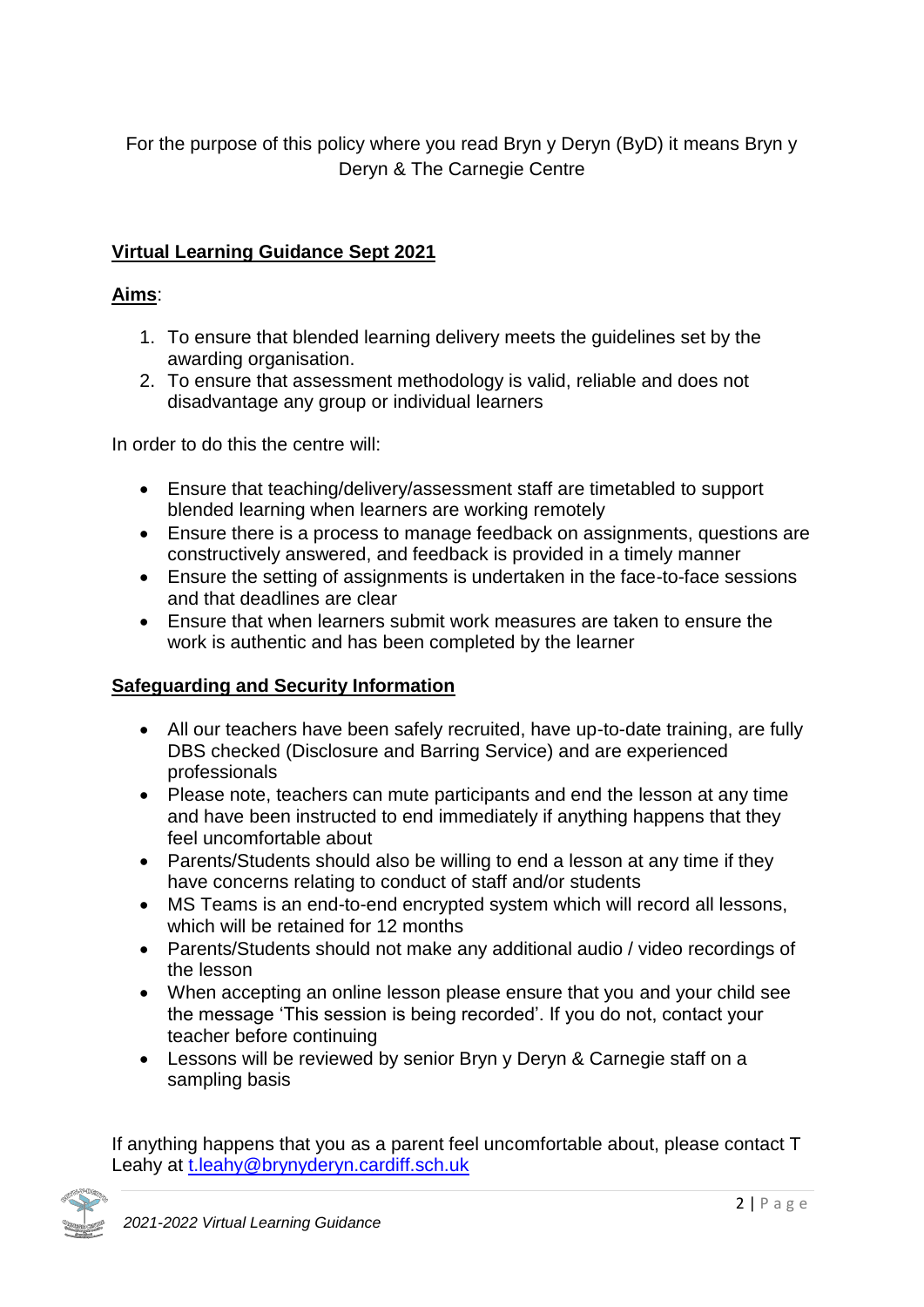# **Online Learning Guidelines for Virtual Lessons for Parents & Students**

Please adhere to the following guidelines during online lessons:

- Adhere to the Bryn y Deryn & Carnegie ICT User Agreement
- Select a suitable, neutral location for your lesson; ideally this should not be a bedroom. Please select an area with as few distractions as possible and blur your background (if possible) or select a place where the background is neutral and not displaying lots of personal items
- Student's behaviour and dress must be appropriate at all times. If students are not suitably dressed or if any behaviour is inappropriate, staff will end the online lesson immediately then contact parents to inform them of the reason for this
- Please join your lesson on time. Take the time to check that all equipment is working, and you know how to use it well in advance of the lesson
- All written and verbal comments must at all times be appropriate to the formality of your lesson. Teachers and pupils should communicate as is normally appropriate in a lesson at school
- The lessons will be recorded

## **General Online Guidance**

- Please be patient
- Make sure you have made yourself familiar with the software beforehand and understand how it works
- Ideally ensure your device is plugged in to a power source when in use
- Please ensure you have your equipment that you need for your lesson ready in advance, just as you would do in a normal lesson.

#### **Communication with children (including the use of technology for online/virtual teaching)**

There has been a sharp increase in the use of technology for remote learning since March 2020 and this addendum to our existing policy provides some additional guidelines for students, parents and staff.

We will review our online safety Policy and procedures and ICT User Agreement and amend these where necessary to ensure that all staff involved in virtual teaching or the use of technology to contact pupils are briefed on best practice and any temporary changes to policy and/or procedures.

When selecting a platform for online/virtual teaching, we will ensure that the 'provider' has an appropriate level of security. Wherever possible, staff will use school devices and contact pupils only via the pupil school email address/log-in. This ensures that the school's filtering and monitoring software is enabled.

The following points must be considered:

• Resources/videos must be age appropriate – the child may not have support

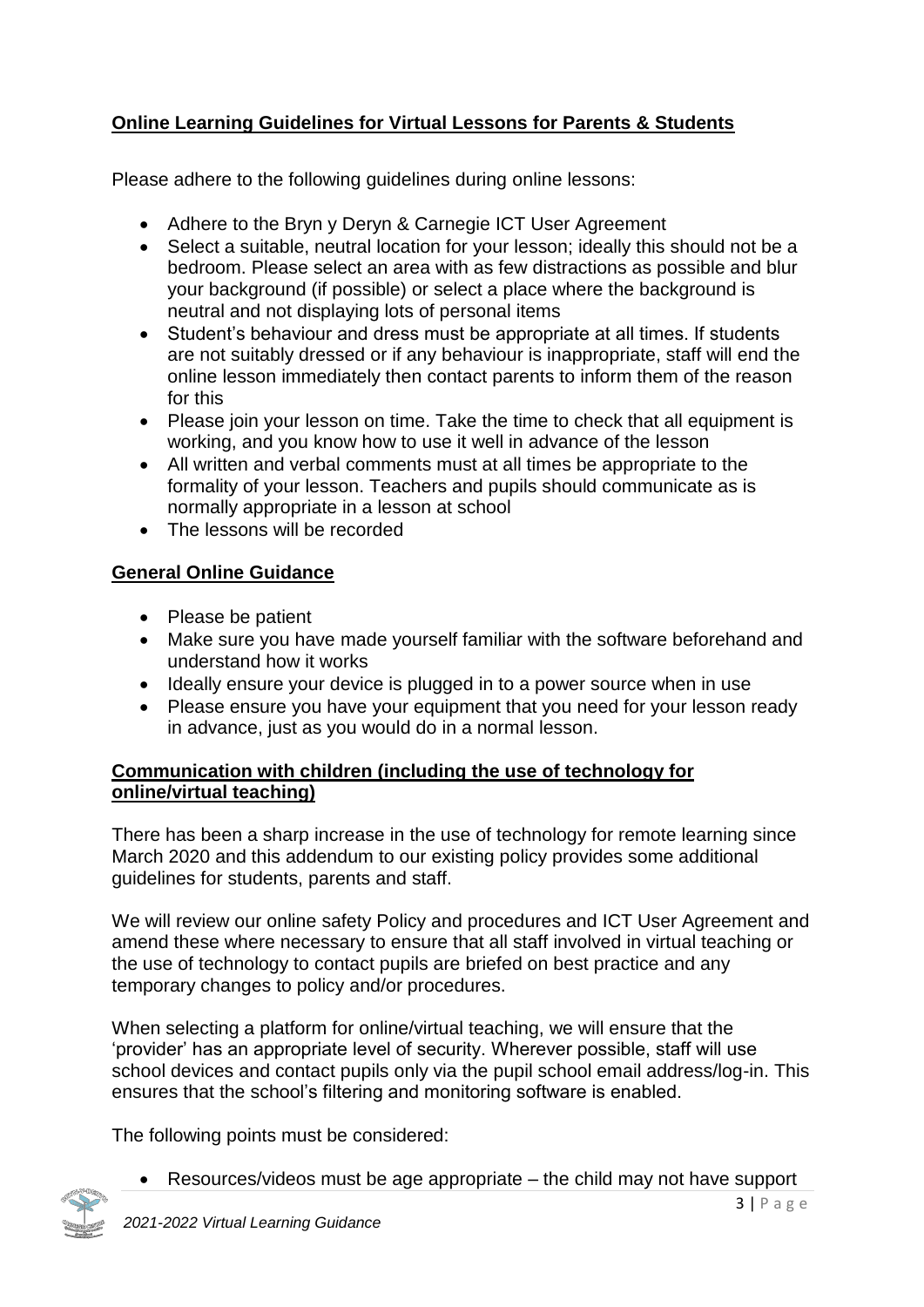immediately to hand at home if they feel distressed or anxious about content.

- It is the responsibility of the staff member to act as a moderator; raise any issues of suitability (setting, behaviour etc.) with the child and/or parent immediately and end the online interaction if necessary
- Staff must raise any concerns that arise as a result of online provision with the appropriate member of staff, including but not limited to Designated Safeguarding Leaders, and they must also contact parents/guardians.

#### **Staff and other adults will not:**

- Contact pupils outside the operating times defined by the senior leader, take or record images of pupils other than recording virtual sessions;
- Record virtual lessons or meetings using personal equipment (unless agreed and risk assessed by senior school staff); Download and store special information or data to personal computer
- Engage online with children using video conferencing facilities without prior agreement from members of the senior leadership team

#### *Appendix A*

#### **Pearson guidance for Distance Learning and Blended Learning approaches during the COVID-19 period**

As we all become more accustomed to working with the restrictions and obstacles placed on us by coronavirus, we thought it would be helpful to issue some guidance for you to consider when deciding on your approach to delivering qualifications.

First, some terminology:

- Blended Learning is defined by Pearson as follows:
	- o Blended learning is a formal approach to education that creates an integrated learning environment where face-to-face and online teaching and learning become complementary, with the purpose of giving learners a more diverse and engaging learning experience
- Distance Learning as defined in our Distance Learning and Assessment Policy is as follows:
	- o Learners recruited and enrolled online and study independently using virtual learning environments – for example via online courses, posted resources, and telephone support

Please note that prior approval is needed from Pearson prior to distance learning delivery.

Distance Assessment is a method of assessment where the assessment is designed to be carried out remotely. Distance Assessment enables learners to be assessed even if they are in situations/settings where traditional methods of assessment may be difficult or impossible to operate. Our teaching guides provide support on this

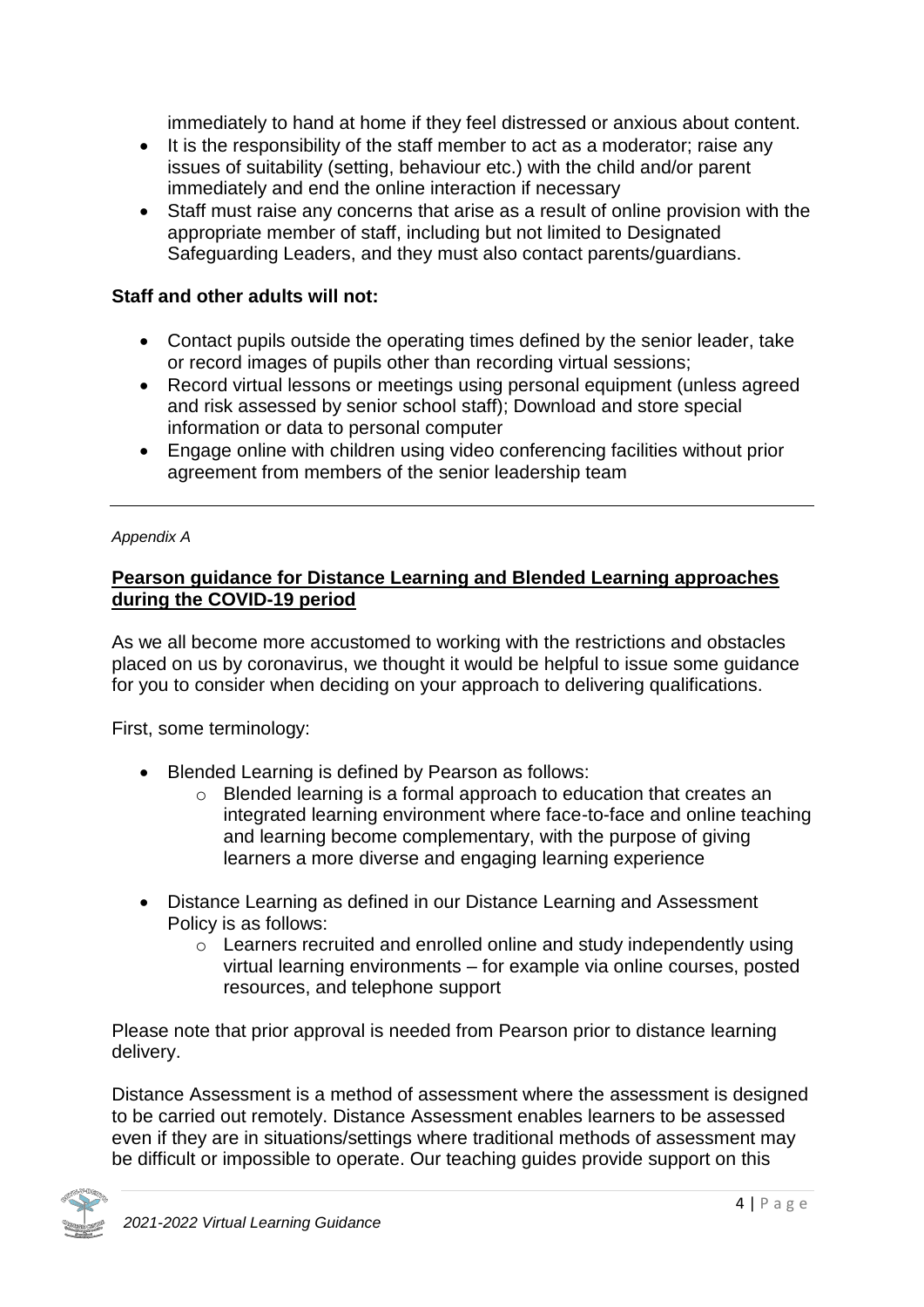#### activity.

There are scenarios where distance assessment will not be possible and not appropriate where:

- Practical skills and/or interaction with individuals/equipment need to be demonstrated and assessed in person
- There are group work situations/units where collaboration with others is required
- There is a requirement for learners to be overseen in person by centre staff at a specific physical location, under controlled conditions, including observations of performance in SVQ/NVQ type competency-based qualifications and Pearson externally set and marked examinations and controlled tasks

In the above scenarios, you should consult our teaching guide for the qualification in question.

Where you decide to adopt distance assessment as part of a blended learning approach, we expect you to have carefully considered the points below so that you are able to confidently state 'Yes' in response to each point below:

- We have policies, processes and structures that reflect the blended learning and distance assessment models of assessment
- Teaching/delivery staff are timetabled to support blended learning when learners are working remotely
- We have a process to manage feedback on assignments, and questions are constructively supported, and feedback is provided in a timely manner, if not in the classroom environment
- The setting of assignments is undertaken in the face-to-face sessions and that deadlines are clear where possible
- We have provided staff training and implemented measures to prevent and detect any instances of malpractice which may arise due to the different delivery/assessment methods chosen
- When learners submit work, we can provide evidence to ensure that the work is authentic and has been completed by the learner
- Learners are fully aware of the need to ensure they avoid any forms of malpractice (for example plagiarism) and the consequences should they commit it

Please find below an example policy that you can adapt to meet your requirements and the Quality Assurance process for Pearson.